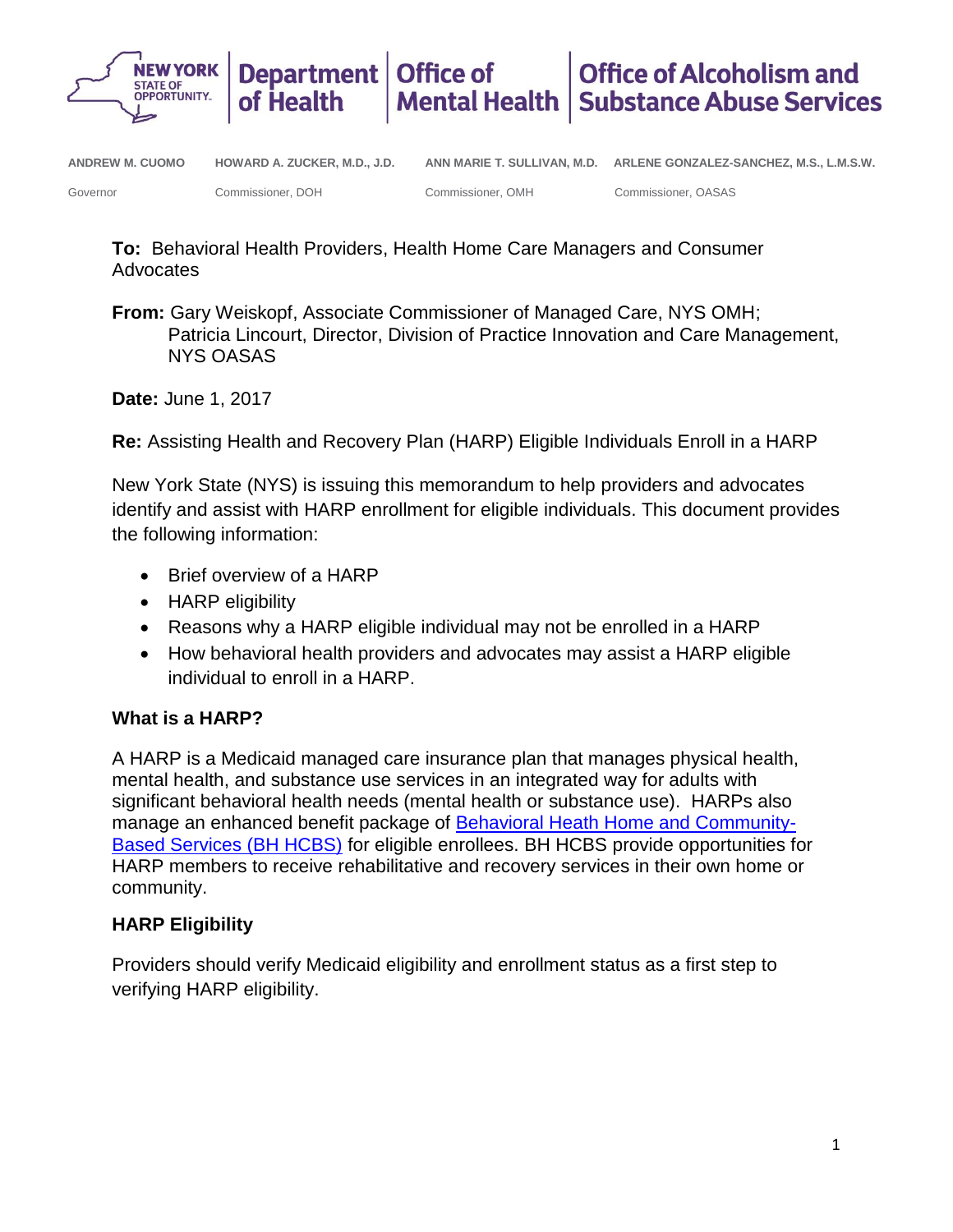

**ANDREW M. CUOMO HOWARD A. ZUCKER, M.D., J.D.**

Commissioner, DOH

Governor

 $\overline{\phantom{a}}$ 

Commissioner, OMH Commissioner, OASAS

- HARP eligibility is based on certain factors, such as past use of behavioral health services in Medicaid. NYS generates an updated list of people who are eligible for HARP every other month.
- HARP eligibility status appears in [e-PACES](https://www.emedny.org/epaces/) on an individual's file in the restriction/exception code part of the report.<sup>1</sup> Individuals can ask their treating providers to look up their eligibility status or they can call New York Medicaid Choice at 1-855-789-4277; TTY users: 1-888-329-1541.
- HARP eligibility and enrollment status is indicated by the use of restriction/exception codes that begin with the letter "H".
- If the individual's e-PACES report has an "H9" code, then the person is HARP eligible but has not yet enrolled in a HARP.

# **Reasons why a HARP-eligible person may not be enrolled in a HARP**

A HARP-eligible individual may not currently be enrolled in a HARP for the following reasons:

- HARP enrollment may be pending, and will become effective at a future date.
- The individual previously chose *not* to enroll in a HARP, otherwise known as "opting-out" of HARP enrollment.
- The individual's address has not been updated with Medicaid, causing HARP enrollment notices sent by New York Medicaid Choice to be returned.
- The individual enrolled in Medicaid through or recertified Medicaid eligibility through New York State of Health (NYSoH<sup>2</sup>), sometimes referred to as the "Exchange" or "Marketplace." New York Medicaid Choice can assist these individuals who wish to enroll in HARP.
- The individual was disenrolled from HARP upon losing Medicaid eligibility, possibly due to failure to recertify. Note that an individual in this circumstance must first contact the [Local Department of Social Services \(LDSS\)](https://www.health.ny.gov/health_care/medicaid/ldss.htm) to reestablish Medicaid coverage in order to enroll or reenroll in HARP.

Whenever possible, individuals should be assisted in maintaining Medicaid eligibility through timely recertification to avoid loss of Medicaid coverage and HARP enrollment.

 $1$  HARP eligibility status may also be found in MAPP, PSYCKES or EMEDNY if those systems are available to a particular provider.

<sup>2</sup> New York State of Health is New York's online Medicaid application website.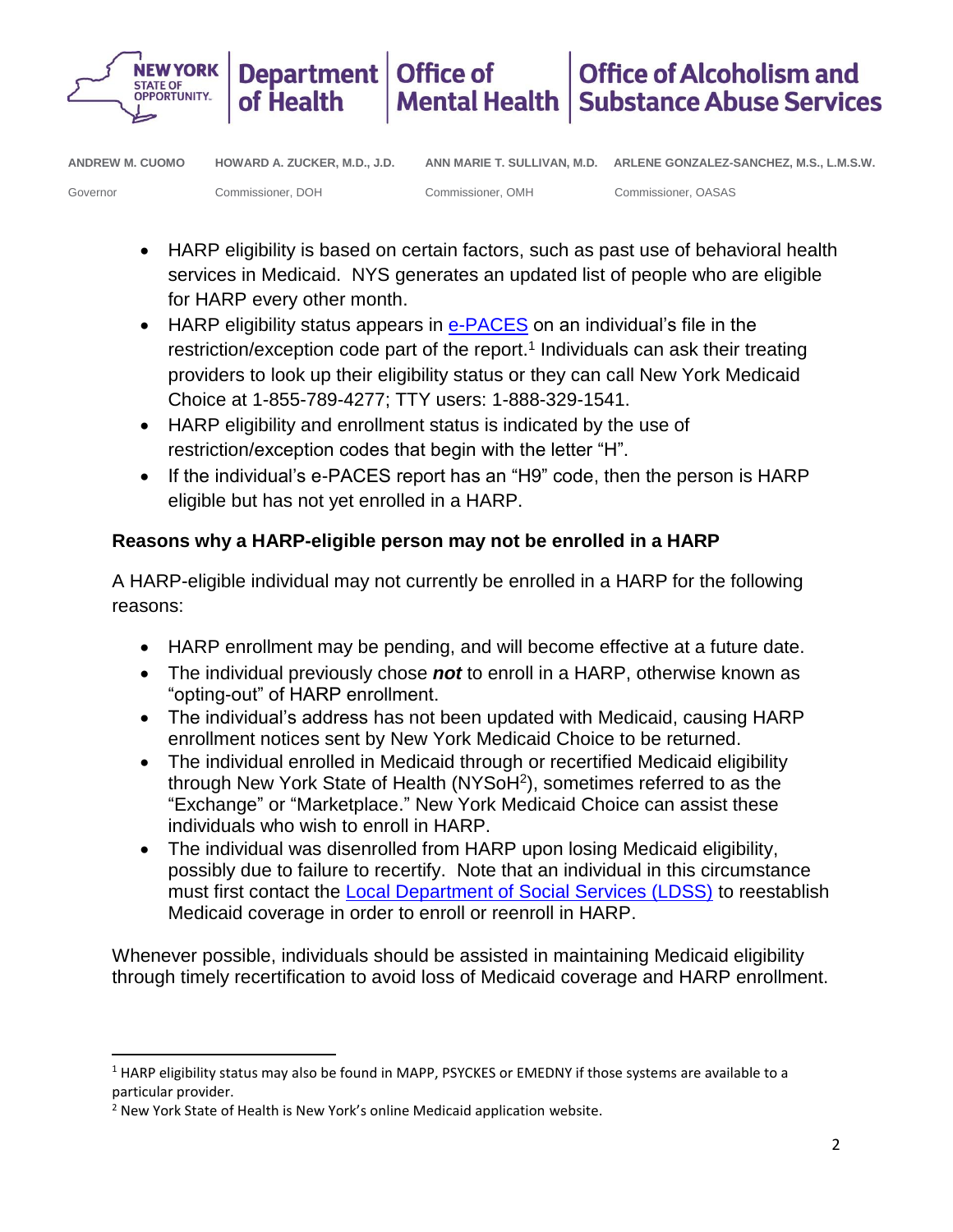

## **HARP Enrollment Process**

HARP enrollment is conducted by New York Medicaid Choice. The individual will need to have the following information when contacting New York Medicaid Choice:

- Medicaid Client Identification number, (CIN) or social security number
- Full name
- Date of birth
- Home address and telephone number, if available.

Eligible individuals may choose to enroll in a HARP at any time, even if the individual previously chose to opt out or never received an enrollment notice. HARP enrollment is voluntary, and eligible individuals may contact New York Medicaid Choice to learn about available enrollment options.

To determine HARP eligibility and assist with HARP enrollment:

- 1. Check [e-PACES](https://www.emedny.org/epaces/) and verify the Medicaid case has an "H9" code. If the case does not have an H9 code, the individual is most likely not eligible to enroll in a HARP.
- 2. If the Medicaid case has an "H9" code, the individual should contact New York Medicaid Choice to elect HARP enrollment. The provider and/or the individual's representative may assist the individual in contacting New York Medicaid Choice. The individual must be present on the call and specifically request New York Medicaid Choice to enroll him or her in a HARP.
- 3. New York Medicaid Choice will work with the individual to determine the plan of choice and activate HARP enrollment. New York Medicaid Choice will notify the individual of the effective date of the HARP enrollment.

## **Resources**

### **New York Medicaid Choice**

New York Medicaid Choice is the State's enrollment broker and is available to assist individuals with plan enrollment. Individuals who have any questions about HARP eligibility and how to enroll, or requires additional information about how a HARP may be beneficial, may call: